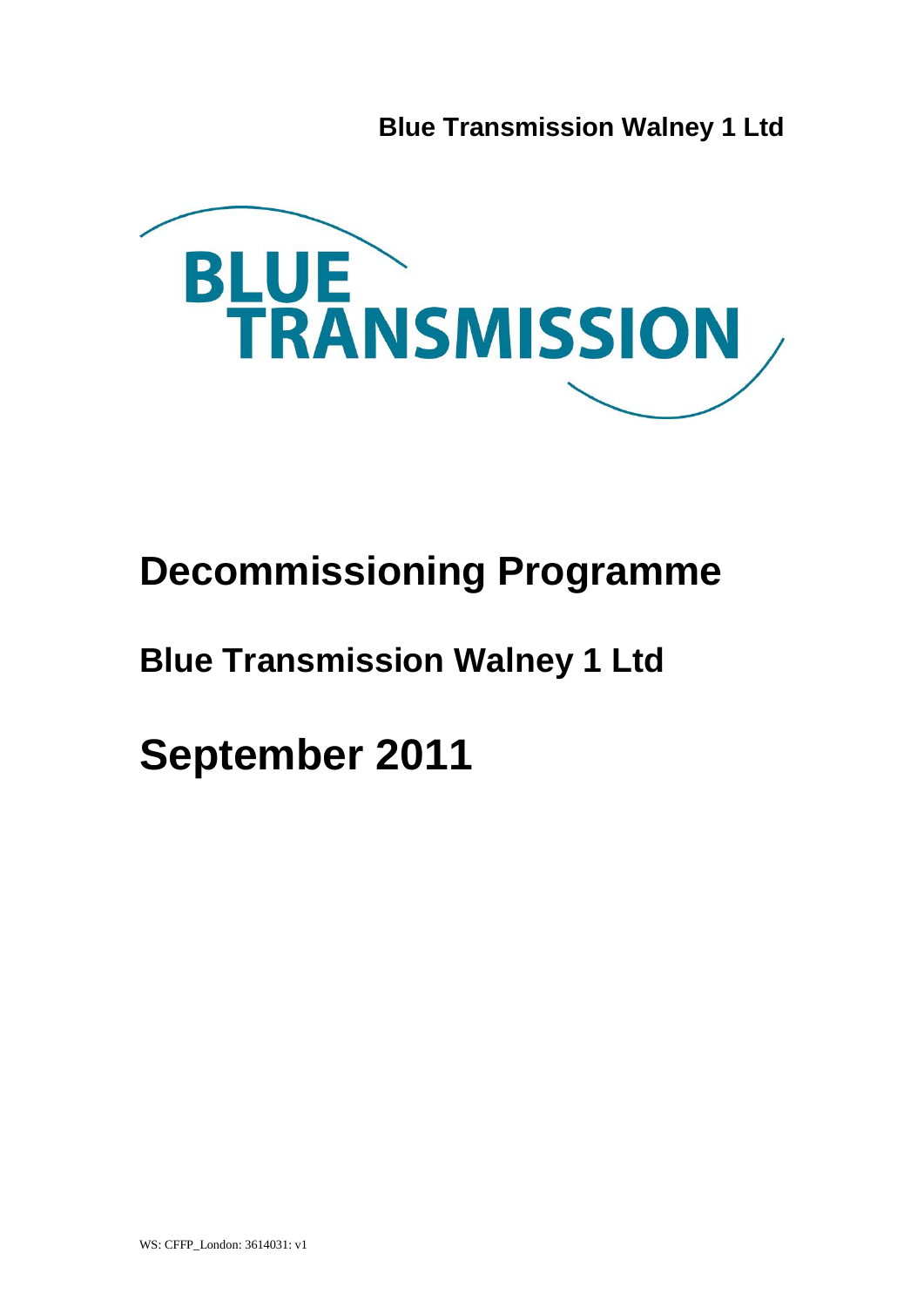## Contents

| 1  |     |                                                                            |  |
|----|-----|----------------------------------------------------------------------------|--|
| 2  |     |                                                                            |  |
| 3  |     |                                                                            |  |
|    | 3.1 |                                                                            |  |
|    | 3.2 |                                                                            |  |
|    | 3.3 |                                                                            |  |
| 4  |     |                                                                            |  |
|    | 4.1 |                                                                            |  |
|    | 4.2 |                                                                            |  |
| 5  |     |                                                                            |  |
|    | 5.1 |                                                                            |  |
|    | 5.2 |                                                                            |  |
|    | 5.3 |                                                                            |  |
|    | 5.4 |                                                                            |  |
|    | 5.5 |                                                                            |  |
|    | 5.6 | Details Of Any Items Which May Be Left In Situ Offshore Following          |  |
|    |     |                                                                            |  |
| 6  |     |                                                                            |  |
| 7  |     |                                                                            |  |
| 8  |     |                                                                            |  |
| 9  |     |                                                                            |  |
| 10 |     |                                                                            |  |
| 11 |     |                                                                            |  |
| 12 |     |                                                                            |  |
| 13 |     |                                                                            |  |
| 14 |     | Post-decommissioning monitoring, maintenance and management of the site 17 |  |
| 15 |     |                                                                            |  |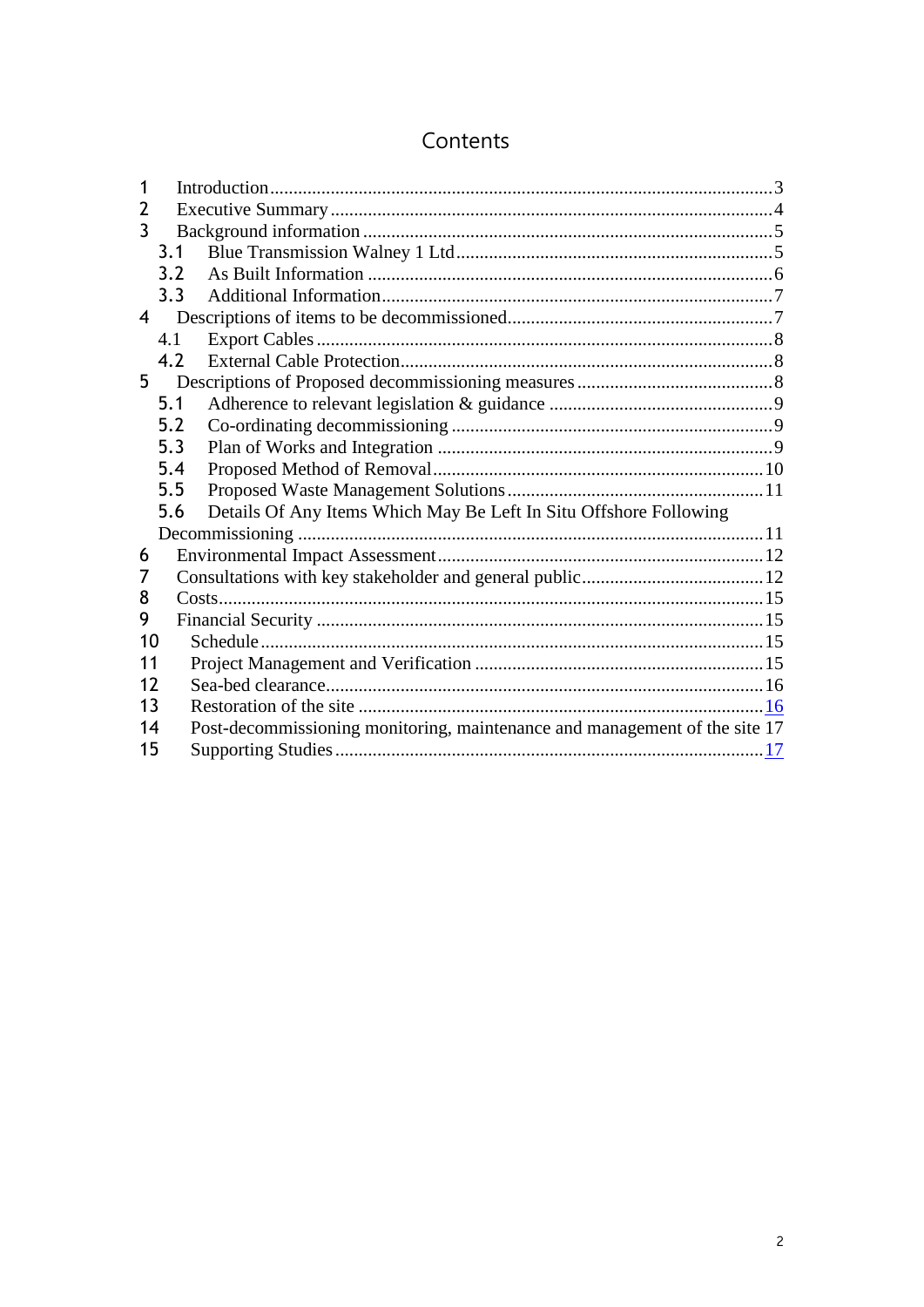## <span id="page-2-0"></span>1 Introduction

This document presents the draft decommissioning programme for the Blue Transmission Walney 1 Ltd assets and is based upon the proposals by DONG for the decommissioning of its wind farms. The decommissioning programme proposed by DONG is informed and supported by the Environmental Statement for the Walney Offshore Windfarm.

The Environmental Statement (ES) for the Walney Windfarm, produced by DONG, was submitted to Department of Trade and Industry (DTI) (now Department of Energy and Climate Change, DECC) in March 2006 and granted consent in November 2007. The DONG Energy Supervisory Board approved the construction and commissioning of Walney Offshore Windfarm in May 2009.

The Walney Offshore Windfarm project has achieved all the consents necessary for its construction and operation, those relating to decommissioning are shown in Table 1.1.

| Regulation                                         | Legislative Context                                                                                                                 | <b>Achieved Consents</b>                                                                                              |
|----------------------------------------------------|-------------------------------------------------------------------------------------------------------------------------------------|-----------------------------------------------------------------------------------------------------------------------|
| Food and Environment<br>Protection Act (FEPA) 1985 | Section 5. Placement of<br>foundations, turbines and<br>substations.                                                                | FEPA: 33311/08/0                                                                                                      |
| Electricity Act 1989                               | Section 36 of the Electricity<br>Act 1989. Wind turbines,<br>inter-array cables, export<br>cables and off-shore<br>substations      | Issued by Department for<br>Business, Enterprise and<br>Regulatory Reforms (BERR)<br>on November 7 <sup>th</sup> 2007 |
| Coast Protections Act<br>(CPA) 1949                | Section 34. Construction or<br>improvements, works or<br>deposit of any materials<br>below the level of mean<br>high water springs. | CPA: 1949, section 34.<br>33311/07/0/CON                                                                              |

Table 1.1: Achieved consents for construction and operation of Walney Offshore Windfarm.

Upon issue of the Section 36 consent for the Walney Windfarm project, the DTI also issued DONG Walney (UK) Ltd a notice under Section 105(2) of the Energy Act 2004 regarding the requirement to prepare and approve a decommissioning programme for the project prior to commencing construction.

The programme outlines the methods for decommissioning, using the format outlined by the DTI Guidance Notes for Industry, December 2006, paying particular attention to:

- Considering integration and cooperation with other companies during decommissioning
- **Environmental impacts**
- Regular reviews to reflect changing circumstances and knowledge over the project lifetime
- Monitoring
- **The expected timeframes and costs of removal**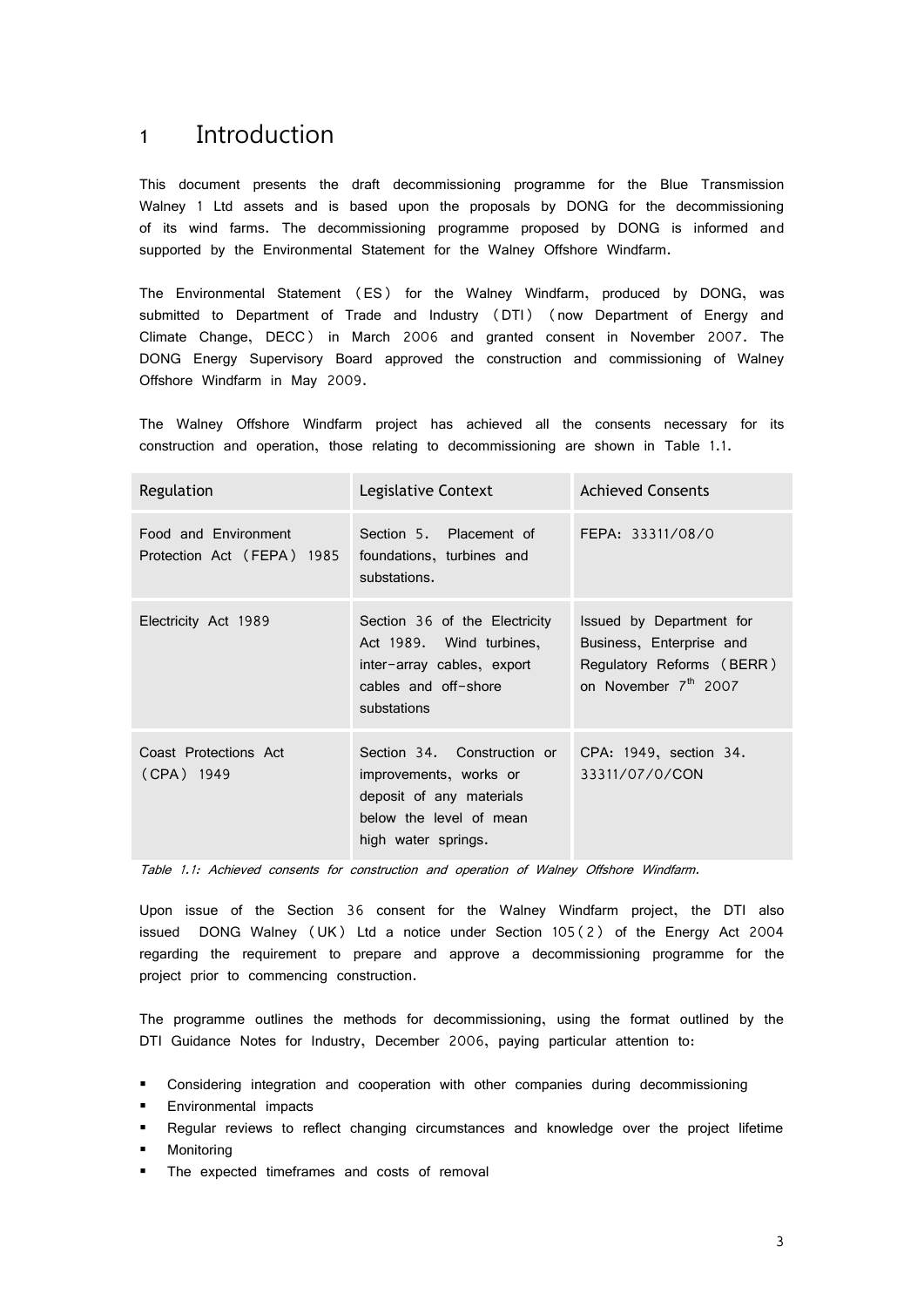This draft Decommissioning Plan is submitted for approval byDECC.. It is assumed that the Generator assets will be decommissioned at the same time as Blue Transmission Walney 1 assets.

We will adopt the principles of the DECC programme process stages. However we believe that the process will differ because of the change in circumstances and will be:

- STAGE 1 Blue Transmission Walney 1 Ltd discuses draft decommissioning programme with DECC, DONG and other consultant parties
- STAGE 2 Blue Transmission Walney 1 Ltd produces decommissioning programme
- STAGE 3 Review of decommissioning programme
- STAGE 4 Responsible person ensures decommissioning is carried out in accordance with the programme
- STAGE 5 Responsible person carries out post decommissioning monitoring, maintenance and management of site and as specified in the programme

## <span id="page-3-0"></span>2 Executive Summary

The Environmental Statement (ES) for Walney Offshore Windfarm produced by DONG was submitted in March 2006. In May 2009 DONG approved the construction and commissioning of the Walney Windfarm. An environmental monitoring programme defining survey methods for pre-, during and post-construction has been developed by DONG and discussed with the authorities. In July 2009 the environmental monitoring programme produced by DONG was approved by the statutory authorities.

The proposed decommissioning measures set out in this report aim to adhere to the existing UK and International legislation and guidance notes. In addition, decommissioning industry best practice will be applied, taking into account the legislation applying at the time of decommissioning Blue Transmission Walney 1 Ltd assets. Blue Transmission Walney 1 Ltd will pay full regard to the "waste hierarchy", which suggests that reuse should be considered first, followed by recycling, incineration with energy recovery and, lastly, disposal.

It is difficult to determine the decommissioning schedule prior to construction, as unforeseen issues can arise during the installation and operation of the wind farm, which ultimately could affect the decommissioning. At the time of writing, no offshore wind farms (including OFTO assets) worldwide have been decommissioned, so knowledge of the challenges is limited. Once other wind farms start to be decommissioned, it will provide valuable insight into the timing, costs and operational challenges to be faced.

The proposed decommissioning measures for the offshore components of the Walney OFTO assets can be summarized as: Complete removal of the offshore substations; offshore substation foundations cut off at or below seabed and removed; scour protection left in situ and export cables left in situ.

In accordance with the Polluter Pays Principle, Blue Transmission Walney 1 Ltd in conjunction with DONG Energy proposes to clear the seabed in accordance with the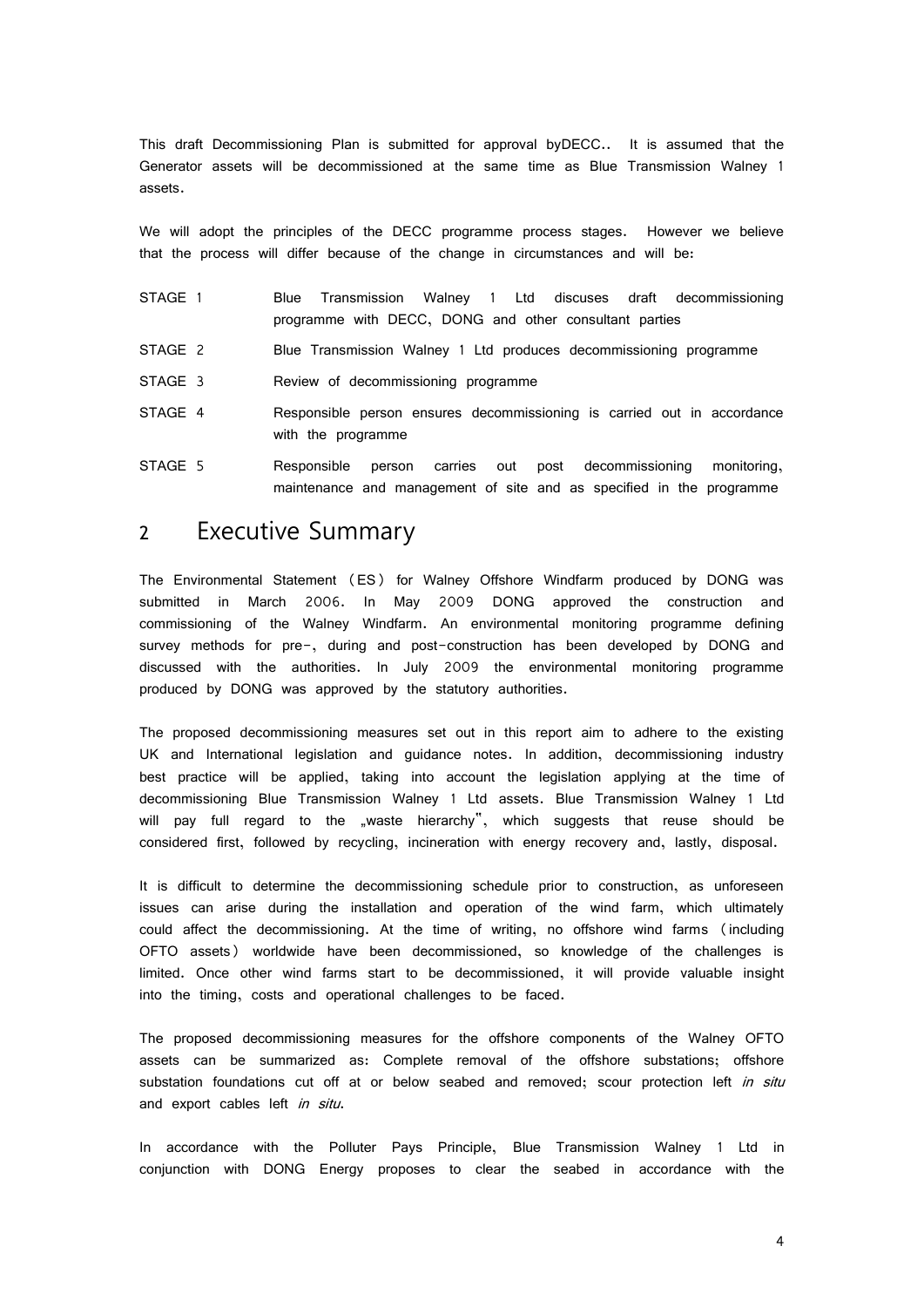provisions made in this decommissioning programme and in the Food and Environment Protection Act (FEPA) license, and to collect and provide evidence to reflect this.

Blue Transmission Walney 1 Ltd in conjunction with DONG Energy is committed to restoring the Walney Offshore Windfarm site and cable corridors to the condition it was in prior to construction, as far as it is reasonably practicable. The key restoration work will relate to ensuring that all cut foundations are made safe and adequately covered, and ensuring that cable ends are adequately buried.

Blue Transmission Walney 1 Ltd in conjunction with DONG Energy proposes that, following post-decommissioning, a full geophysical survey (swath, sidescan and magnetometer) is carried out. The survey will be carried out by an independent survey contractor and all results issued to the Department of Energy and Climate Change (DECC) for review and comment. It is proposed that geophysical surveys are carried out 1 and 5 years after decommissioning has been completed.

A cost estimate for the programme has been derived, based on the equipment and personnel requirements and the duration of works. Financial security provisions have been carefully considered to ensure that this liability will be met.

In advance of decommissioning, the Environmental Impact Assessment (EIA) will be reviewed to assess the potential impacts that may arise and are not covered in the initial EIA process and subsequent reviews.

Once the assets are nearing the end of their agreed operational life Blue Transmission Walney 1 Ltd will initiate a final review of this document and the proposed programme of works. Once this review is complete, a "Decommissioning Programme of Works" will be developed, in conjunction with DONG, and the schedule of works will be determined in agreement with the statutory authorities.

## <span id="page-4-0"></span>3 Background information

The background information consists of a description of the project, and a brief presentation of the characteristics of the project area.

#### <span id="page-4-1"></span>3.1 Blue Transmission Walney 1 Ltd

The layout of Walney Offshore Windfarm comprises of 51 x 3.6 MW turbines and is shown in Figure 3.1. including the cable route for the Walney I export cable.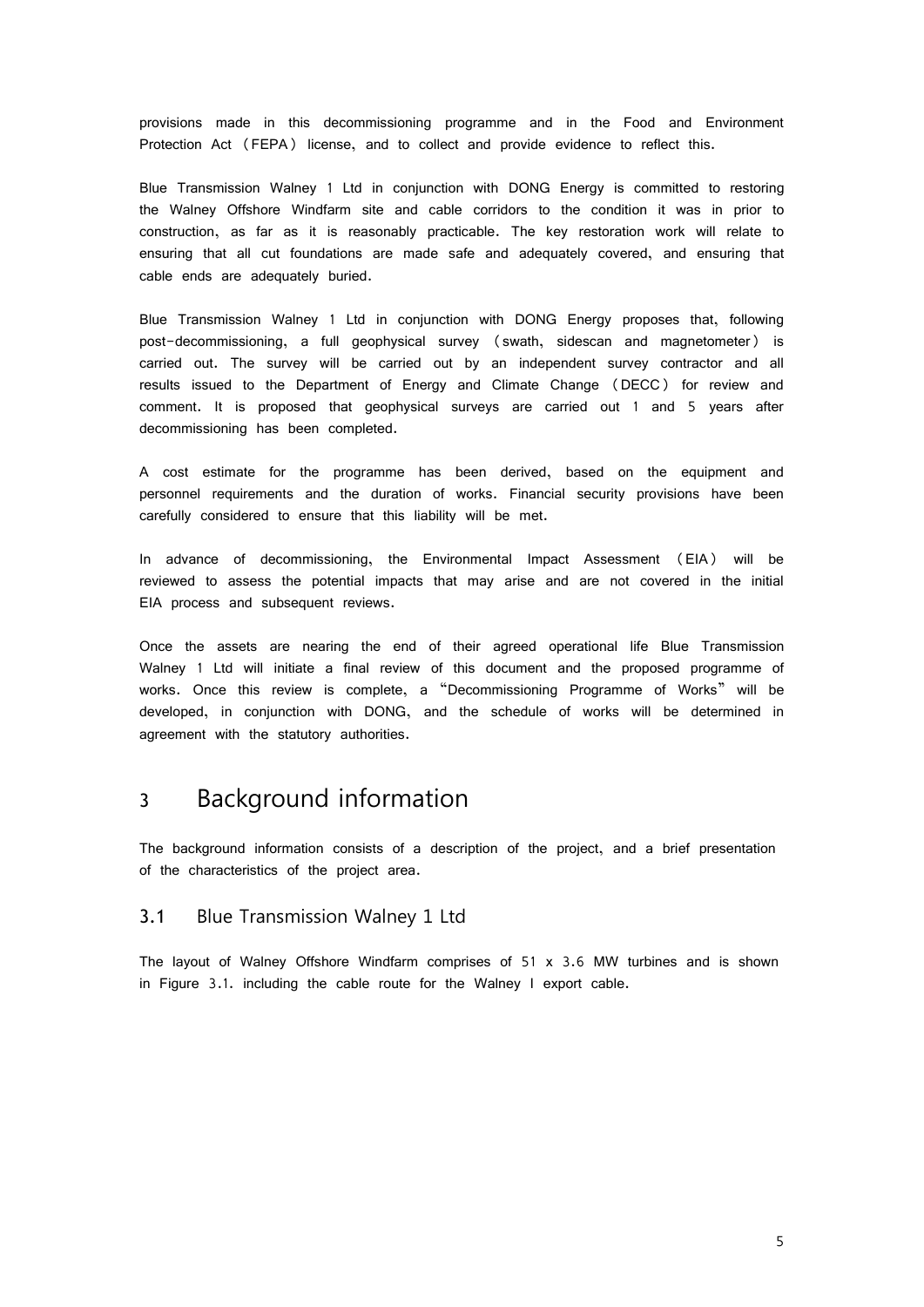

*Figure 3.1: Layout for Walney Offshore Windfarm. The array cable routes (black) and the routes of the submarine export cable to the shore at Heysham (top red line).*

Blue Transmission Walney 1 Ltd is being formed to operate and maintain the Offshore Transmission Assets associated with the Walney I Offshore Wind farm.

#### <span id="page-5-0"></span>3.2 As Built Information

The Construction Design and Management (CDM) Regulations will apply and will require accurate as-built date as amended during the lifetime of the project to be used an a basis for the decommissioning methodologies. The Developer is responsible at the time of purchase of providing the Purchaser with his information. The OFTO will expose that such information is supplied and will include as a minimum the following:

As-built positions for all structures;

Details of the construction of all structures; and

Positions, depths of burial and other forms of cable protection for all subsea cables (both Export Cables and Interarray Cables).

If at any time during the lifetime of the wind farm the as-built details vary, for example, a repair to a subsea cable, amended details will be prepared for the ongoing live status of as-built data.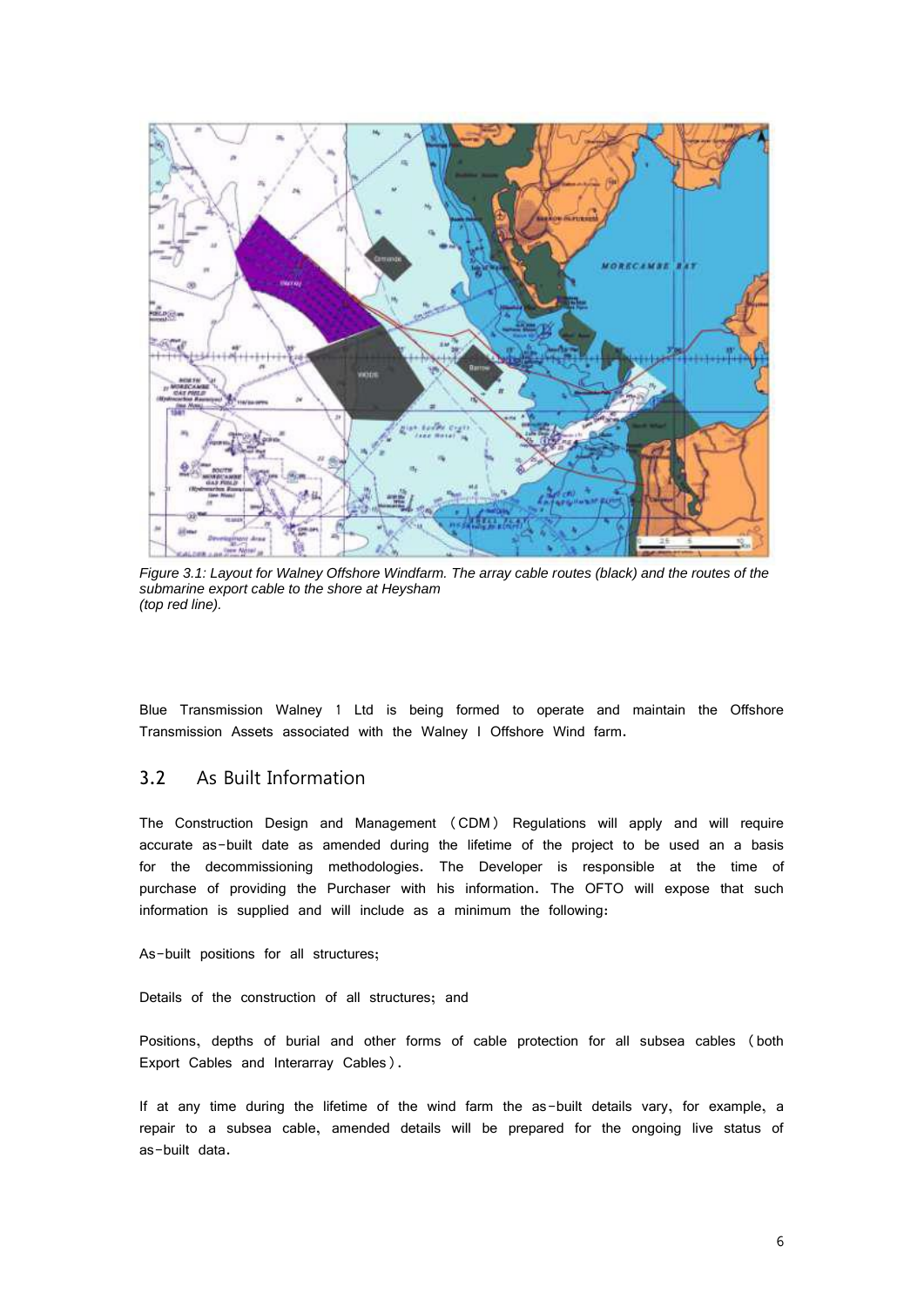#### <span id="page-6-0"></span>3.3 Additional Information

DONG has previously assimilated considerable data and information in relation to the Walney site. This has included the following, which have all previously been provided to the DECC as part of the consenting process:

Environmental conditions - wind and wave data, currents, seabed conditions, water depth etc;

Details of fishing activity and fishing vessels operating in the vicinity of the Walney site;

Details of navigational shipping (both types of vessels and routes used); and other special information.

All of this information is expected to be transferred to the successful OFTO bidder and will be retained and made available during the decommissioning works. Where additional information is assimilated during the lifetime of the wind farm, including any declared Archaeological Exclusion Zones, this will also be made available as required under DONG's current Lease Agreement with the Crown Estate.

## <span id="page-6-1"></span>4 Descriptions of items to be decommissioned

This section of the Decommissioning Plan contains details of all items which Blue Transmission Walney 1 Ltd believes will form part of the scope of future offshore decommissioning works. The scope has been broken down into two separate areas:

- 1. Offshore Substation;
- 2. Subsea Cables (Export).

These will be predominantly steel or metal items with the exception of the electrical components on the Offshore Substation structures and the grouted connections between the piles. The non steel items are chemically inert and will comprise only a small proportion of the total weight of material to be decommissioned.

The offshore substation consists of a topside module placed on a support substructure of four 1.6m circular hollowed steel piles placed in the seabed. The topside modules consist of a multi-storey steel structure with three deck levels as well as an open top deck. Access walkways and stairs are placed outside the walls of the modules.

The overall dimension of the topside modules is approximately Width: 13m; Length: 23m and Height: 14m, excluding minor items e.g. cantilevered walkway areas.

The Blue Transmission Walney 1 Ltd assets include a substation which houses the electrical high and medium voltage components for transformation of the 33 kV voltages produced by the wind turbines to 132 kV voltages exported to the onshore grid.

The items which will be decommissioned will be as follows: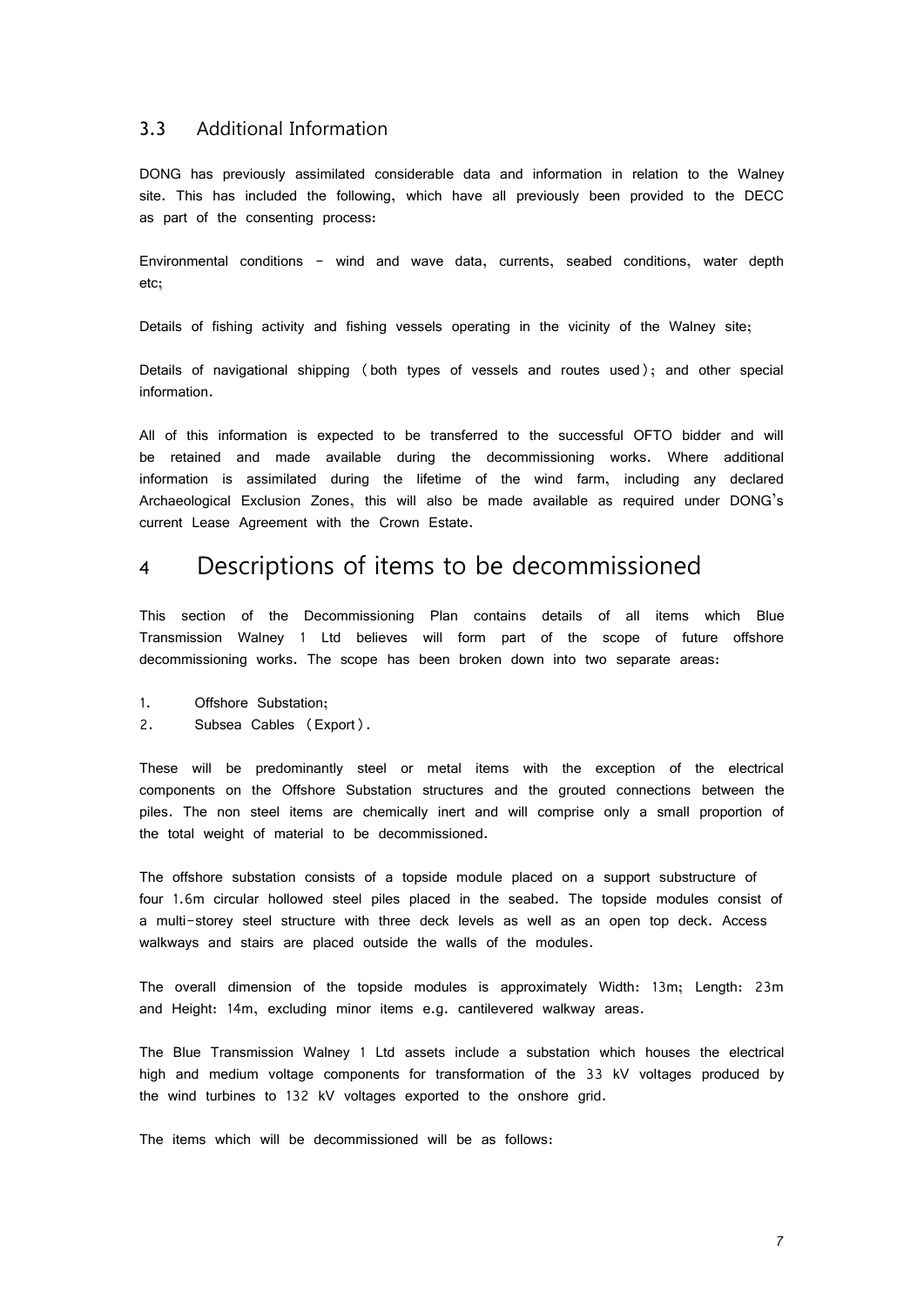- All of the Topsides equipment and transformers. As this equipment is likely to have been installed in modular components, it will be lifted away in a similar fashion;
- The Topsides support structure;
- The Jacket structure, including all of the appurtenances such as J-Tubes and boat access systems;
- The piles, which will be cut off at 2m below seabed level at the bottom of any scour hole

The sections of cable (both Export owned by Blue Transmission Walney 1 Ltd and Interarray owned by DONG) which emanate away from the Offshore Substation from the exit point of the bellmouth on the J-tube to the touchdown point on the seabed and out further to the transition point where cable burial starts in the seabed. This will typically be a section of cable 10-25m long. All cables left within the J-tubes will also be recovered.

### <span id="page-7-0"></span>4.1 Export Cables

There is one Export Cable which connects the Walney I project to the shore. Its position is illustrated in Figure 3.1. In general the cable is buried to 1-2m beneath the seabed depending on localised seabed conditions.

The Export Cable will for the most part be left buried in situ and will not form part of the decommissioning works. The exceptions being the sections of cable close to the Offshore Substation.

The sections left in place will also include the sections of cable which cross the subsea pipelines and other cables.

### <span id="page-7-1"></span>4.2 External Cable Protection

In addition to the removal of cable sections as identified in 4.1 above, any external cable protection will also be recovered.

An assessment will be made immediately prior to decommissioning to establish if the removal of this external cable protection would potentially cause more damage to the environment. It is possible that these features may have formed artificial reefs and as such may be better left in place and undisturbed.

## <span id="page-7-2"></span>5 Descriptions of Proposed decommissioning measures

This section of the Decommissioning Plan describes the measures to be taken for the decommissioning of the Blue Transmission Walney 1 Ltd assets.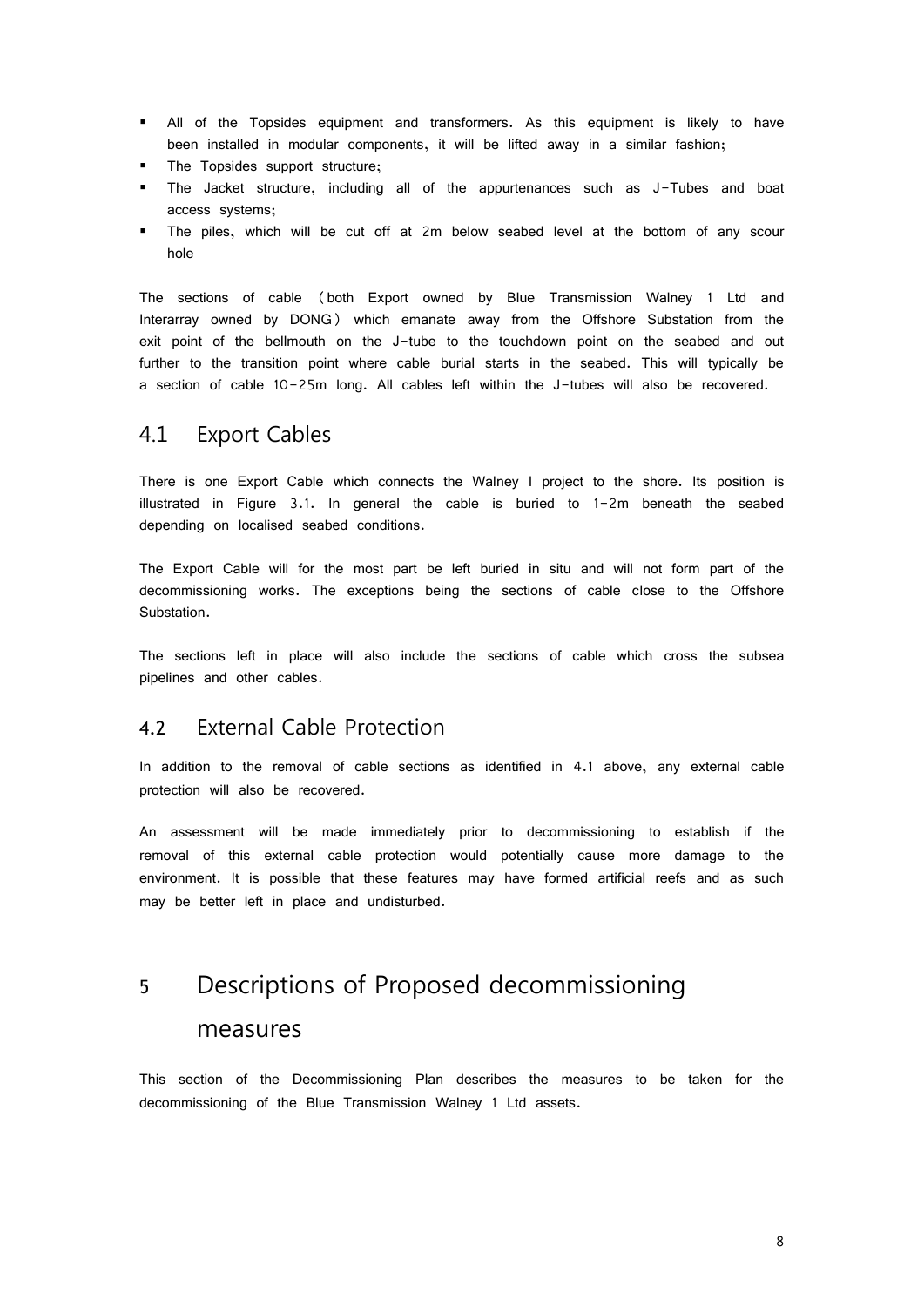### <span id="page-8-0"></span>5.1 Adherence to relevant legislation & guidance

The proposed decommissioning measures set out in the following section aim to adhere to the following key UK and International legislation and guidance notes:

- Decommissioning of offshore renewable energy installations under the Energy Act 2004: Guidance notes for industry, DTI, December 2006
- Guidelines and standards for the removal of offshore installations and structures on the Continental Shelf and in the exclusive economic zone, International Maritime Organisation (IMO), 19th October 1989
- Guidance notes for industry: Decommissioning of offshore installations and pipelines under the Petroleum Act 1998, DTI
- Guidance documents on offshore wind farms by the OSPAR Commission Protecting and conserving the North-East Atlantic and its resources
- **Example 1** Guidelines for environmental risk assessment and management, DEFRA, September, 2002
- United Nations Convention on the Law of the Sea (UNCLOS), 1982

Other legislation of relevance includes:

- Hazardous waste regulations 2005
- London Convention 1972 and the 1996 Protocol, relating to the prevention of marine pollution by dumping of wastes
- Construction Design and Management Regulations (CDM) 2007
- <span id="page-8-1"></span>Appropriate Health & Safety Regulations

### 5.2 Co-ordinating decommissioning

In close proximity to Walney Offshore Windfarm, three other wind farms are situated: Ormonde Offshore Wind Farm, Barrow Offshore Wind Farm (BOW) and West of Duddon Sands Offshore Wind Farm (WODS).

Due to the offshore wind farm construction activity completed and/or planned in the East Irish Sea, it is conceivable that these wind farms will require decommissioning at similar times to Blue Transmission Walney 1 Ltd assets and Walney Offshore Windfarm. During the planning stages of decommission, Blue Transmission Walney 1 Ltd will endeavour to liaise with the owners of other offshore installations in the vicinity to WOW, to phase the decommissioning process and look for potential partnerships where possible. This may minimise environmental impacts, costs for vessel transport, staff and equipment, and make greatest utilisation of onshore handling facilities.

## <span id="page-8-2"></span>5.3 Plan of Works and Integration

A detailed plan of work will be prepared for the decommissioning works at least one year ahead of the proposed decommissioning date and will incorporate the results of a detailed and recent EIA on the subject. The process supporting the EIA will include predecommissioning surveys. The plan of work will include detailed Method Statements together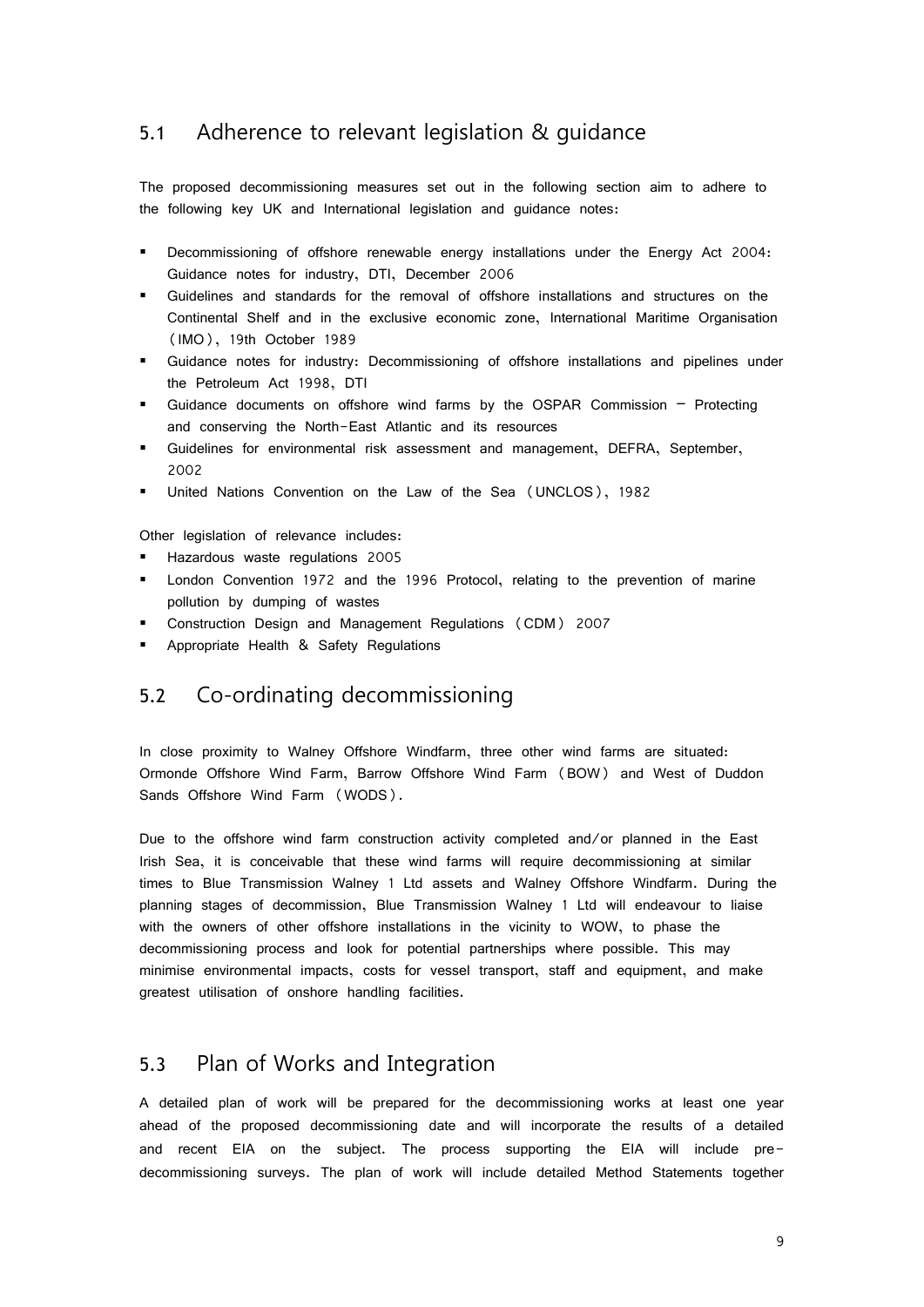with project specific hazard and risk assessments. Blue Transmission Walney 1 Ltd will also liaise with other developers in the Eastern Irish Sea area including DONG to ensure that if potential synergies are available for decommissioning facilities at the same time, then such synergies are exploited.

### <span id="page-9-0"></span>5.4 Proposed Method of Removal

The detailed Method Statement for the Decommissioning Plan will cover:

- Health and safety considerations;
- Best Practicable Environmental Option (BPEO), the option which provides the most benefit or least damage to the environment as a whole in both the long and short term, at an acceptable cost; and
- Safety of surface and subsurface navigation.

For the decommissioning of the wind farm components which have to be removed, the installation methodology is generally reversed. As in Section 4, the proposed methodology of removal has been split for the two separate areas as follows:

- 1. Offshore Substation;
- 2. Subsea Cables.

#### 5.4.1 Offshore Substation

The Offshore Substation will be dismantled. A detailed dismantling programme will be proposed beforehand to ensure safe dismantling of all items which could affect its environment This will be performed in conjunction with DONG who own the 33KV switchgear and busbars. The various components will then be transported back to the decommissioning port, where a quayside crane will lift the components onto the quayside where they will be processed for recycling or disposal as appropriate. All decommissioning will have appropriate hazard and risk assessments completed to ensure risks to personnel were minimised and handling of any hazardous materials carefully controlled.

The Offshore Substation piles will be removed by cutting and lifting the pile structures in suitable sections. Cutting of the pile sections will be performed by remote cutting methods. The piles will be cut at 2m below seabed level at the bottom of any scour holes that have formed.

#### 5.4.2 Offshore Export Cables

The environmental impact of removing offshore cables will have a greater impact on the environment than leaving the decommissioned cables in the seabed.

Thus, the intention would only be to remove those offshore cables, sections of offshore cables or, cable ends are uncovered. This will be determined by a survey prior to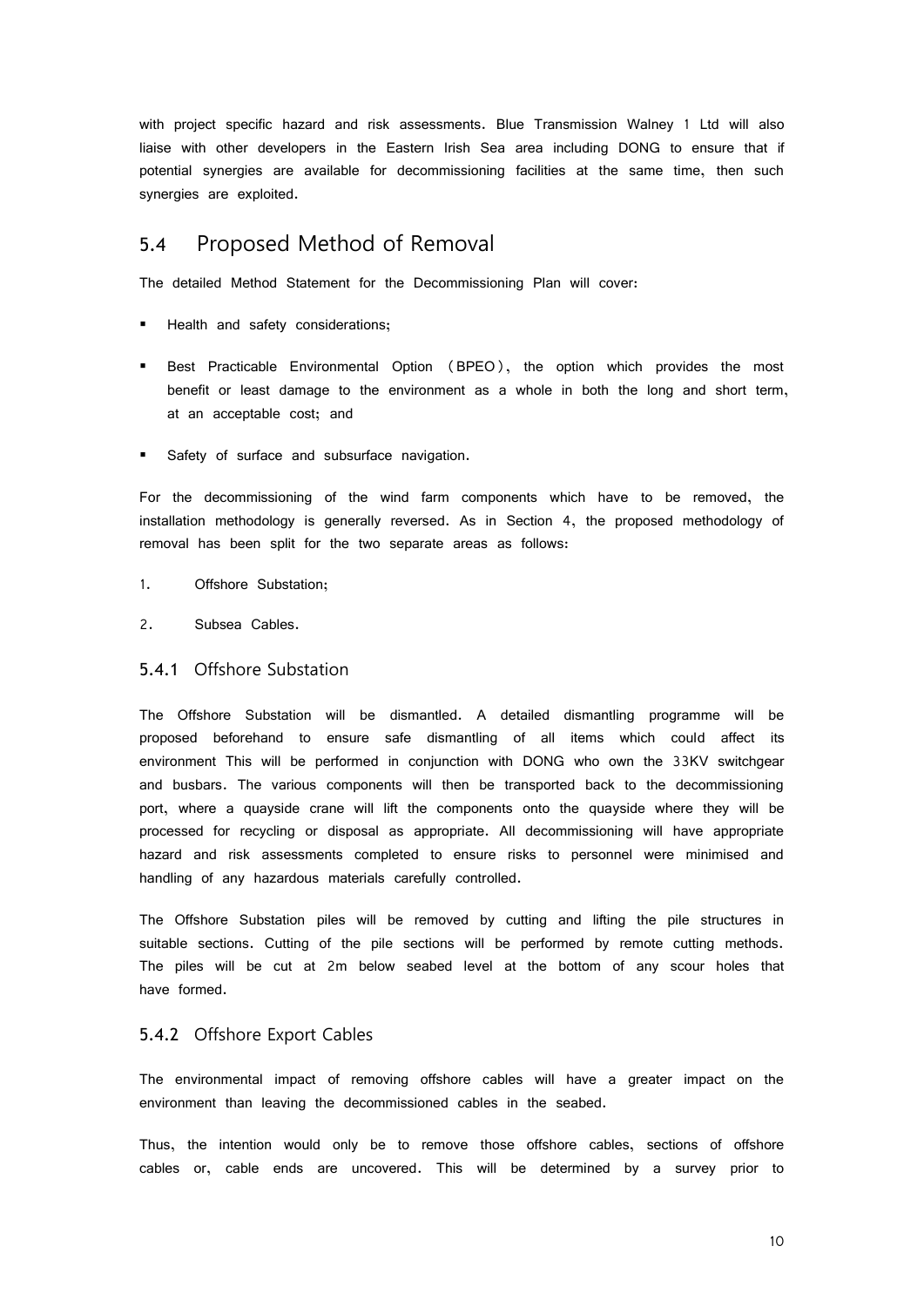decommissioning of the site. Cables in this category will be removed by lifting the ends into the cable retrieval vessel and the cables spooled back into a drum. A water jetting or similar tool would typically be required to assist if retrieval of buried cables is required.

In order to avoid damage to the sub-sea pipelines and other cables, the offshore cables at the crossing points will not be removed.

Any sub-sea trenches left after cable removal will be filled by natural tidal action. Exposed cable ends, where a foundation has been removed, will be buried to a suitable depth. If the cable length is expected to remain covered and total cable removal is therefore not required, reburying of cut cable ends is likely to be carried out by remotely operated vehicles.

### <span id="page-10-0"></span>5.5 Proposed Waste Management Solutions

Waste management will be carried out in accordance with all relevant legislation at the time. It is intended that the vast majority of all elements of the offshore wind farm will be taken back to land for reuse and recycling.

## <span id="page-10-1"></span>5.6 Details Of Any Items Which May Be Left In Situ Offshore Following Decommissioning

As described in the previous sections, it is proposed to leave major sections of offshore cables and the embedded piles in the seabed. The basis of this decision is that the item in question meets at least one of the four situations in which (based on the IMO standards) non-removal or partial removal may be considered.

The four situations are where:

1. The installation or structure will serve a new use, whether for renewable energy generation or for another purpose, such as enhancement of a living resource (provided it would not be detrimental to other aims, such as conservation);

2. Entire removal would involve an unacceptable risk to personnel;

3. Entire removal would involve an unacceptable risk to the marine environment; or

4. Entire removal would involve extreme costs.

The primary reason for leaving cables buried and embedded piles in the seabed is that their removal is likely to cause a major impact to the environment and may require significant and dangerous diver involvement. The complete recovery of all of the pile structures would entail a major excavation of the seabed that would be very costly and hugely damaging to the environment in the area.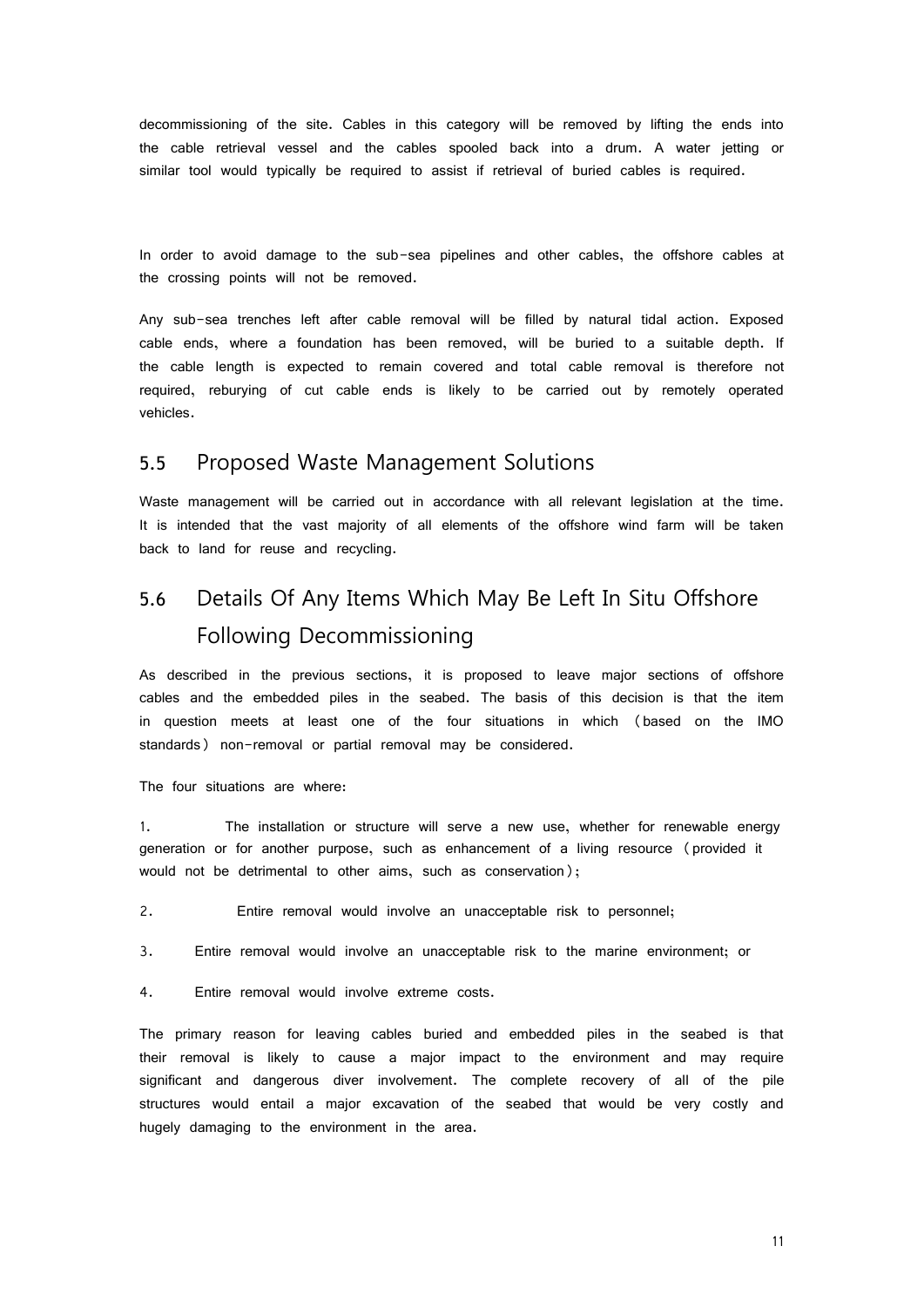## <span id="page-11-0"></span>6 Environmental Impact Assessment

DONG Energy completed an Environmental Impact Assessment (EIA) of the total project including OFTO assets and wind farms in 2006. The resulting Environmental Statement including assessment of the environmental impacts related to the decommission phase was submitted as part of the consent application.

When the final decommissioning measures are known, the Blue Transmission Walney 1 Ltd will review the EIA in conjunction with DONG to assess the potential impacts that may arise and are not covered in the initial EIA process and subsequent reviews. At this point, a decision will be made as to whether a more detailed assessment is required. Key criteria for this decision include:

- An updated review, identification and assessment of potential impacts on the environment. Potential impacts upon both the physical, biological and human environments will be assessed.
- An updated review, identification and assessment of potential impacts relating to interference with other legitimate uses of the sea. It is possible that the nature and/or intensity of human activities taking place on/around the Walney Offshore Wind farm site (including OFTO assets), such as commercial fishing, have changed over the lifetime of the project. A review will be undertaken to identify those activities with the potential to be affected by decommissioning
- An updated review, identification and assessment of the potential impacts of decommissioning on the local community, i.e. potential socio-economic impacts
- An updated review, identification and assessment of potential impacts on historic environment interests, in particular marine archaeological features.

If required, a specific EIA covering the decommissioning process will be prepared in conjunction with DONG, which will fill in any gaps in relation to the above. Furthermore, it will describe the measures envisaged to avoid and reduce, and if possible, remedy adverse impacts.

The use of explosives is not proposed, however should they be necessary during the course of decommissioning, the potential impact of these on marine life, particularly marine mammals, will be assessed. Should the need to use explosives arise, a comprehensive mitigation strategy will be proposed following all appropriate guidelines and regulations such as those set out by the Joint Nature Conservation Committee (JNCC).

## <span id="page-11-1"></span>7 Consultations with key stakeholder and general public

DONG Energy maintained a high level of consultation with key stakeholders at a local and at a national level, from the scoping and Environmental Statement stage and past consent of the project to date Walney I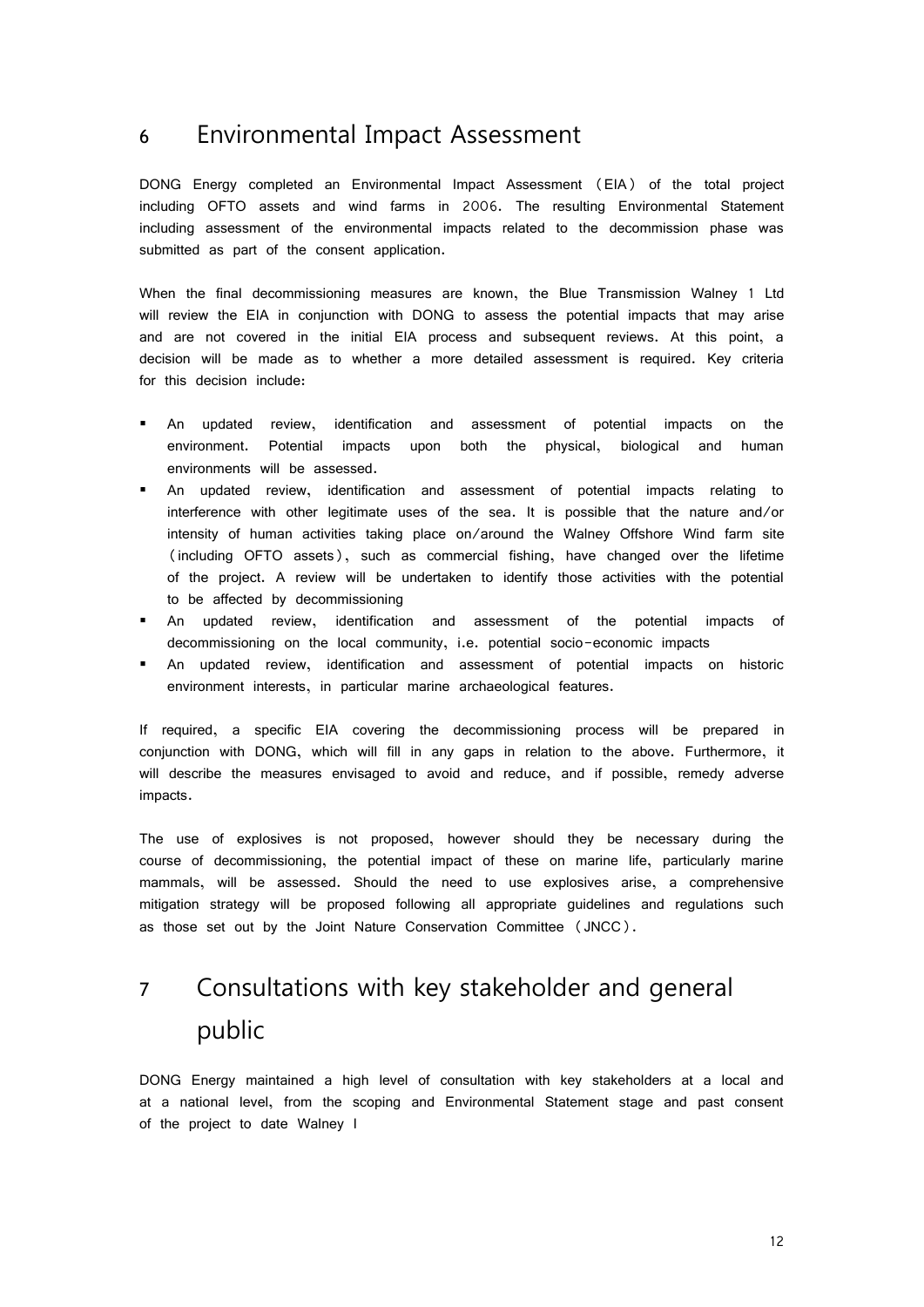OFTO will work in conjunction with DONG Energy to ensure that this level of consultation is continued throughout the construction phase, as well as the decommissioning phase of the project.

DONG Energy has consulted the following organisations on the decommissioning programme Table 7.1.

| Organisations                                                   | Date of response             | Key Issues                                                                                                                                                                                                                                                                                                                                                                                                                                                                                                                         |
|-----------------------------------------------------------------|------------------------------|------------------------------------------------------------------------------------------------------------------------------------------------------------------------------------------------------------------------------------------------------------------------------------------------------------------------------------------------------------------------------------------------------------------------------------------------------------------------------------------------------------------------------------|
| Associated<br><b>British</b><br>Ports,<br>Barrow & Fleetwood    | 8 <sup>th</sup> October 2009 | Concerns relating to leaving<br>cables and cutoff foundations<br>in situ in case they create a<br>fouling hazard for anchoring<br>and trawling.                                                                                                                                                                                                                                                                                                                                                                                    |
| <b>British</b><br>Marine<br>Aggregates<br>Producers Association | No response                  |                                                                                                                                                                                                                                                                                                                                                                                                                                                                                                                                    |
| Chamber of shipping                                             | 1 <sup>st</sup> October 2009 | Decommissioning activity to<br>be coordinated with nearby<br>developments to minimise<br>disruption.<br>If new techniques are<br>developed, foundations to be<br>completely removed.<br>Chamber of shipping to be<br>advised if post<br>decommissioning survey<br>reveals that part of the<br>foundation is protruding<br>above the seabed. The cost<br>of marking any obstruction<br>resulting from<br>decommissioning to be met<br>by the developer.<br>A genuine attempt to remove<br>artificially buried cables to be<br>made. |
| English Heritage                                                | 16th October 2009            | Acknowledge the production<br>of a written scheme of<br>investigation for Walney and<br>the commitment to undertake<br>a review, identification and<br>assessment of potential<br>impacts on historic<br>environment interest.<br>Support the reference to<br>archaeological exclusion                                                                                                                                                                                                                                             |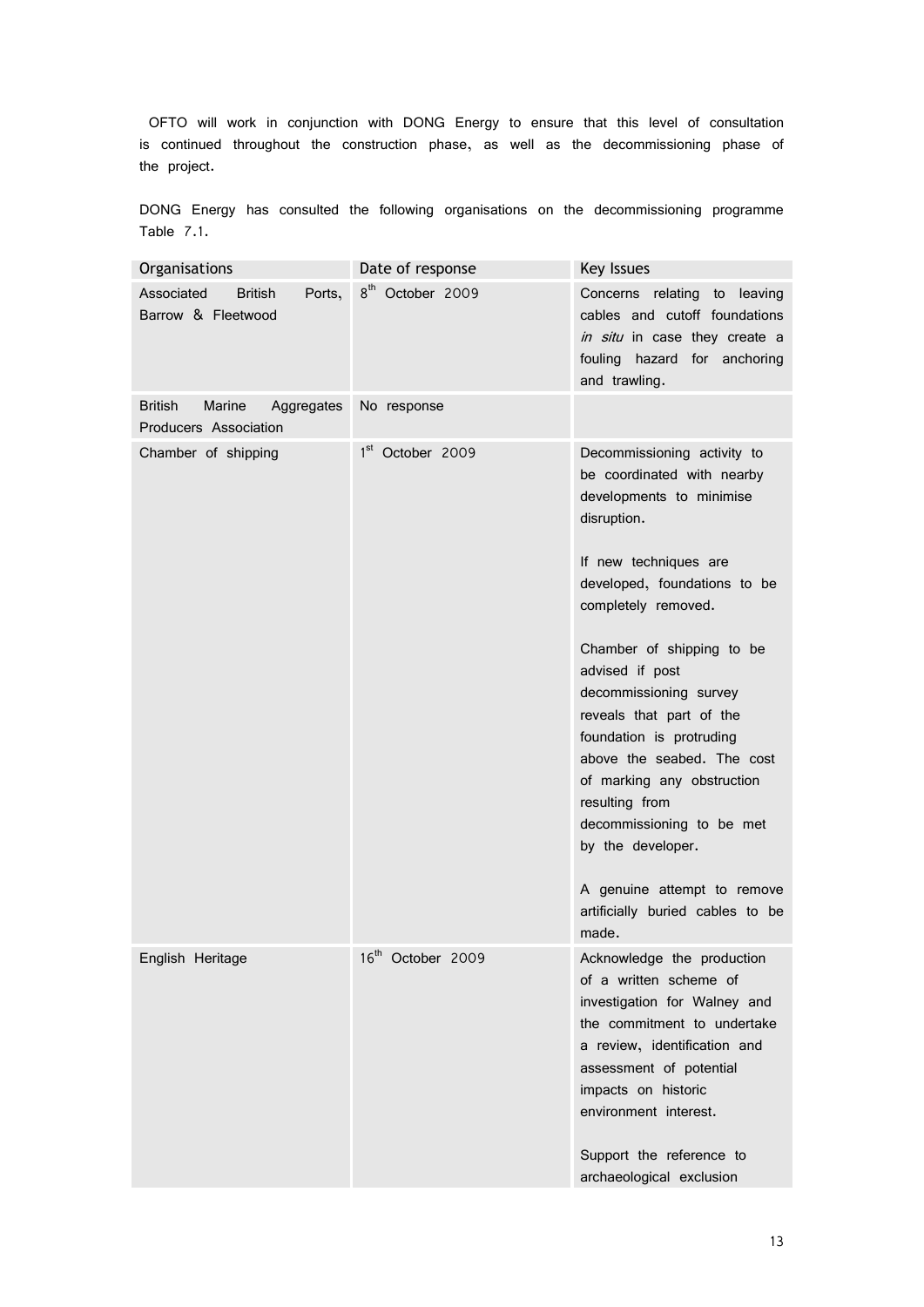|                                                                                                 |                                 | zones.                                                                                                                                                                                                                                                                                                                                                                                                                                                                                                                                                                                                                                                                                                                                                                                      |
|-------------------------------------------------------------------------------------------------|---------------------------------|---------------------------------------------------------------------------------------------------------------------------------------------------------------------------------------------------------------------------------------------------------------------------------------------------------------------------------------------------------------------------------------------------------------------------------------------------------------------------------------------------------------------------------------------------------------------------------------------------------------------------------------------------------------------------------------------------------------------------------------------------------------------------------------------|
| Environment Agency Heysham<br>Port                                                              | No response                     |                                                                                                                                                                                                                                                                                                                                                                                                                                                                                                                                                                                                                                                                                                                                                                                             |
| Joint<br>Conservation<br><b>Nature</b><br>Council                                               | No response                     |                                                                                                                                                                                                                                                                                                                                                                                                                                                                                                                                                                                                                                                                                                                                                                                             |
| Maritime<br>Coast-guard<br>and<br>Agency                                                        | No response                     |                                                                                                                                                                                                                                                                                                                                                                                                                                                                                                                                                                                                                                                                                                                                                                                             |
| National<br>Federation<br>of<br>Fishermens Organisations                                        | 9 <sup>th</sup><br>October 2009 | Foundations should be<br>completely removed and<br>should be designed as such.<br>However were cutting will<br>take place it should be<br>below the mud-line. Scour<br>protection in the form of<br>rock placement to be levelled<br>to remove obstacles for<br>fishing. Concrete mattresses<br>used as scour protection to<br>be removed.<br>All cables to be totally<br>trenched and buried or<br>removed.<br>Suggest a "wind Farm legacy<br>trust" be set up to deal with<br>potential long term legacy<br>and safety issues affecting<br>fishing groups All debris<br>associated with the wind<br>farm and its decommissioning<br>to be removed The use of<br>over-trawlability trials after<br>decommissioning to<br>demonstrate that commercial<br>fishing can return to the<br>area. |
| Natural England                                                                                 | No response                     |                                                                                                                                                                                                                                                                                                                                                                                                                                                                                                                                                                                                                                                                                                                                                                                             |
| <b>North</b><br><b>North</b><br>Western<br>and<br>Sea<br>Wales<br><b>Fisheries</b><br>Committee | 4 <sup>th</sup> November 2009   | It may be worth exploring<br>with Natural England an<br>option to retain foundations<br>above the seabed to create<br>a reef structure which could<br>in time provide a breeding<br>ground for many marine<br>species.                                                                                                                                                                                                                                                                                                                                                                                                                                                                                                                                                                      |
| Royal Yachting Association                                                                      | No response                     |                                                                                                                                                                                                                                                                                                                                                                                                                                                                                                                                                                                                                                                                                                                                                                                             |
| Trinity House                                                                                   | 13 <sup>th</sup> October 2009   | If foundations are not                                                                                                                                                                                                                                                                                                                                                                                                                                                                                                                                                                                                                                                                                                                                                                      |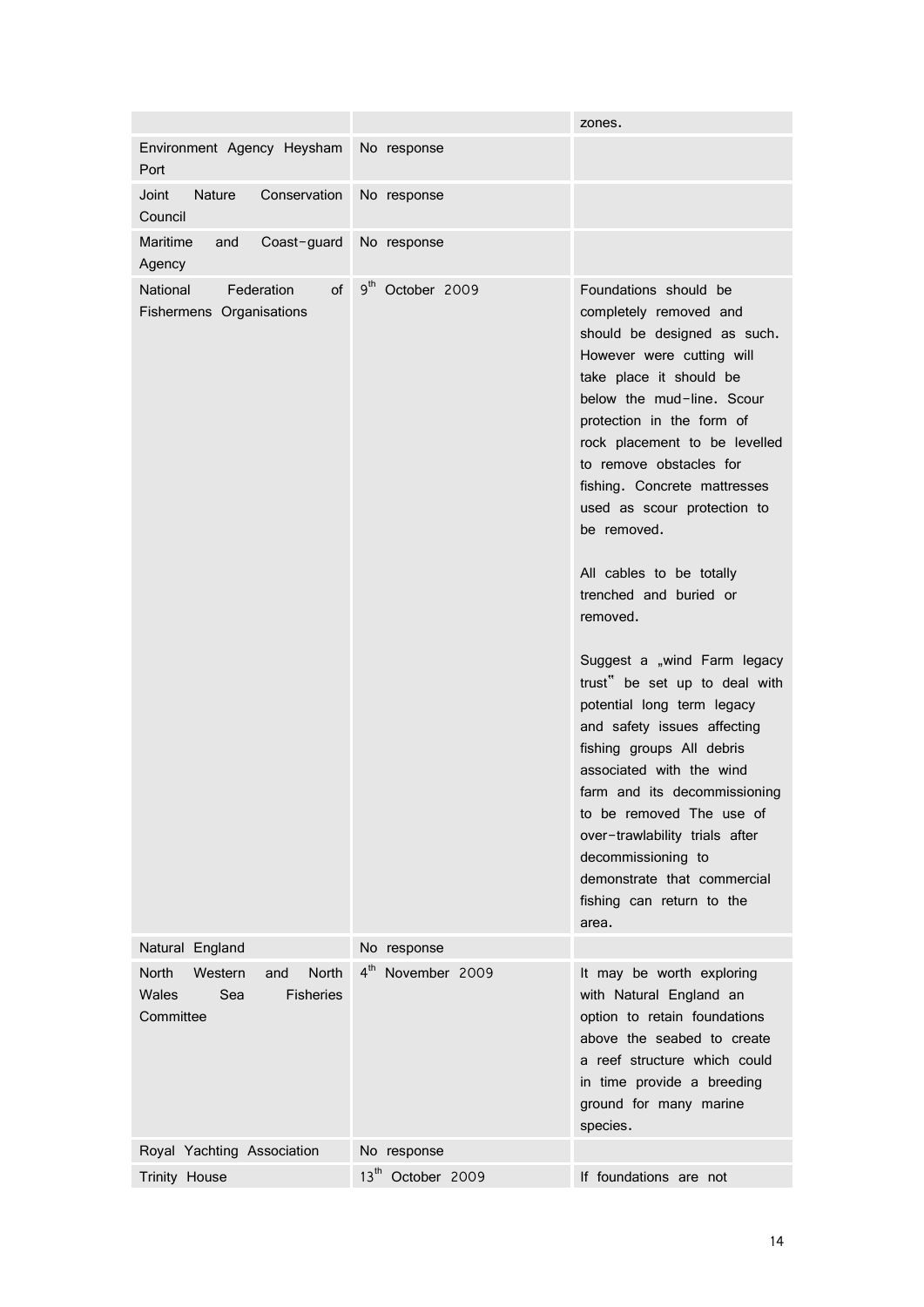|  | removed they should be cut  |
|--|-----------------------------|
|  | to at least 1 metre below   |
|  | seabed.                     |
|  |                             |
|  | The commitment to provide   |
|  | marking of any obstruction  |
|  | resulting from              |
|  | decommissioning should      |
|  | include a commitment to     |
|  | maintain that marking until |
|  | no danger exists.           |

At the time of decommissioning Blue Transmission Walney 1 Ltd in conjunction with DONG Energy will issue notices to mariners and other navigational warnings of the position and nature of the decommissioning activities, which will be taking place. Efforts will be made to ensure that this information reaches mariners in the shipping and fishing industry as well as recreational mariners. The UK Hydrographic Office will be notified as appropriate on the progress and completion of the work.

## <span id="page-14-0"></span>8 Costs

<span id="page-14-1"></span>Costs are confidential.

## 9 Financial Security

The financial security is confidential.

## <span id="page-14-2"></span>10 Schedule

A revised EIA may be commissioned two years ahead of the proposed decommissioning period (refer to Section 6). A detailed schedule of the decommissioning works will then be prepared a year before the start of the works taking onboard the results of the EIA and its consultation process. Such schedules will be forwarded for DECC review and approval.

The schedules will clearly map out the sequence of decommissioning activities, providing detail for the offshore removal works. The Offshore Substation is expected to take up to three (3) weeks to decommission, remove and load onto a barge for transport to shore for recycling.

## <span id="page-14-3"></span>11 Project Management and Verification

The final Decommissioning Plan will provide information on how Blue Transmission Walney 1 Ltd will manage the implementation of the decommissioning works and also provide assurance to the DECC concerning progress and compliance.

The project management of the decommissioning works will be undertaken with rigor expected of such a project. The OFTO envisages a single main contractor for the decommissioning work and will also appoint an experienced and highly qualified project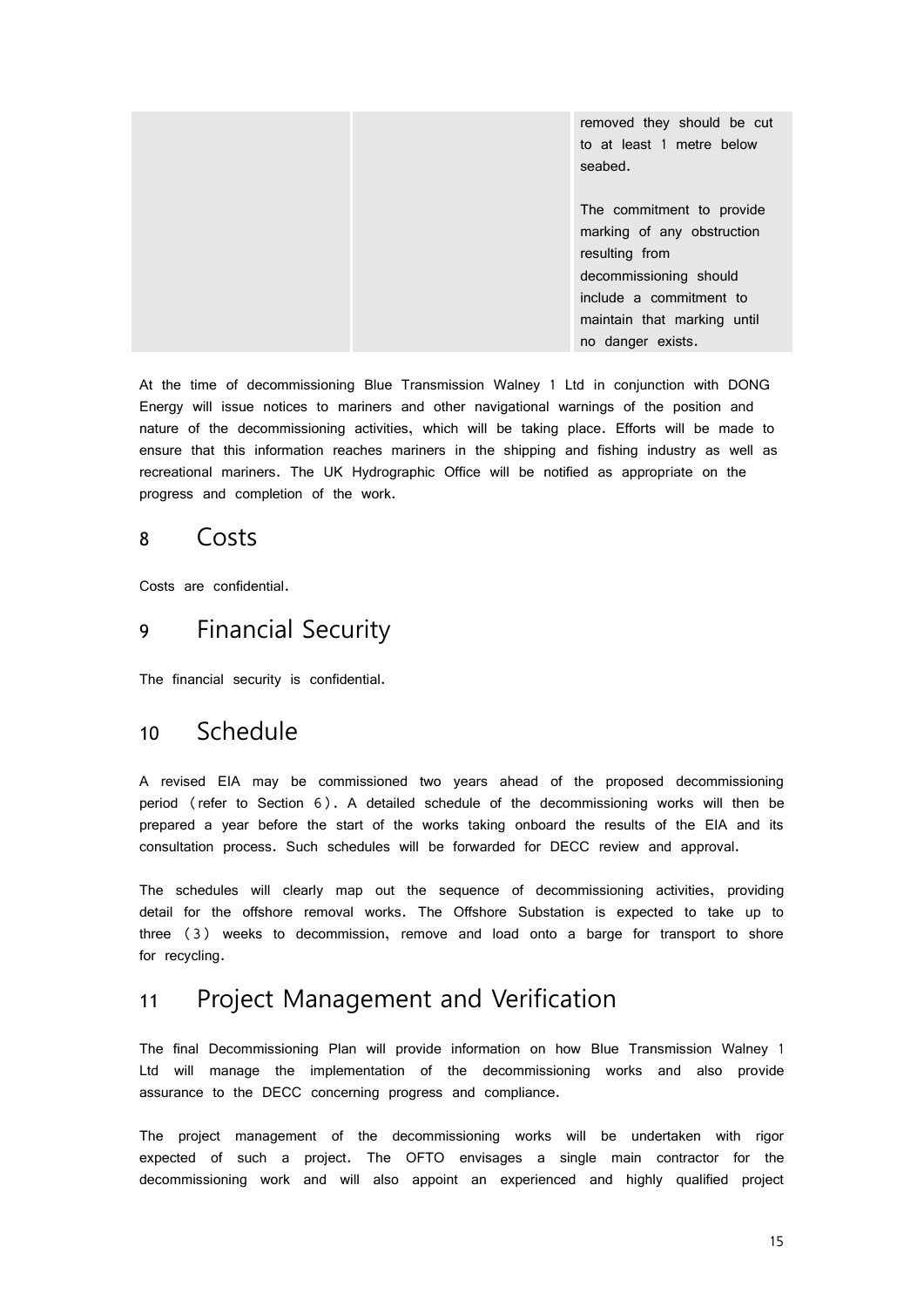management team to ensure the decommissioning work proceeds to schedule and in accordance with the requirements of the Decommissioning Plan.

## <span id="page-15-0"></span>12 Sea-bed clearance

In accordance with the Polluter Pays Principle, Blue Transmission Walney 1 Ltd in conjunction with DONG Energy proposes to clear the seabed in accordance with the provisions made in this decommissioning programme and FEPA license, and to collect and provide evidence to reflect this.

Following decommissioning, surveys (e.g. side scan surveys) will be carried out to show that the site has been cleared. These surveys will enable identification and subsequent recovery of any debris located on the seabed, which may have arisen from activities related to the Walney Offshore Windfarm, and which may pose a risk to navigation, other users of the sea or the marine environment.

The area to be covered will be determined prior to decommissioning, but Walney I is aware of the guidance for oil and gas installations which specifies a 500m radius around any installation.

Reference will also be made to the "Archaeological No Build Areas" in order that these are not inadvertently cleared in the process of removing any potential wind farm debris. Analysis of the survey data will also ensure that items for removal and disposal relate only to the wind farm. The appropriate competent authority will be approached regarding the identification of other anomalies which may be of archaeological interest.

## <span id="page-15-1"></span>13 Restoration of the site

DONG Energy is committed to restoring the Blue Transmission Walney 1 Ltd site and cable corridors to the condition it was in prior to construction, as far as it is reasonably practical. Consistent with the decommissioning provisions detailed above, the key restoration work will relate to:

- **Ensuring that all cut foundations are made safe and adequately covered**
- **Ensuring that cable ends are adequately buried**

Scour protection materials will not be completely removed during decommissioning. By their nature these materials would be difficult and almost impossible to recover and, in any case, they might provide useful marine habitat as artificial reefs by the time of decommissioning.

Active restoration by mechanical excavation is not considered, as it would pose an unnecessary risk to personnel and the environment. Allowing the sea to self-settle is considered sufficient and in proportion to the limited environmental impact of the proposed decommissioning. This latter approach is also proposed with respect to the in-filling of any scour pits left after the main decommissioning works. Any scour pits that form in this area will have been produced due to the presence of the monopile structures acting on local hydrodynamic processes. Upon removal of these structures, it is predicted that these scour pits will start to infill naturally.